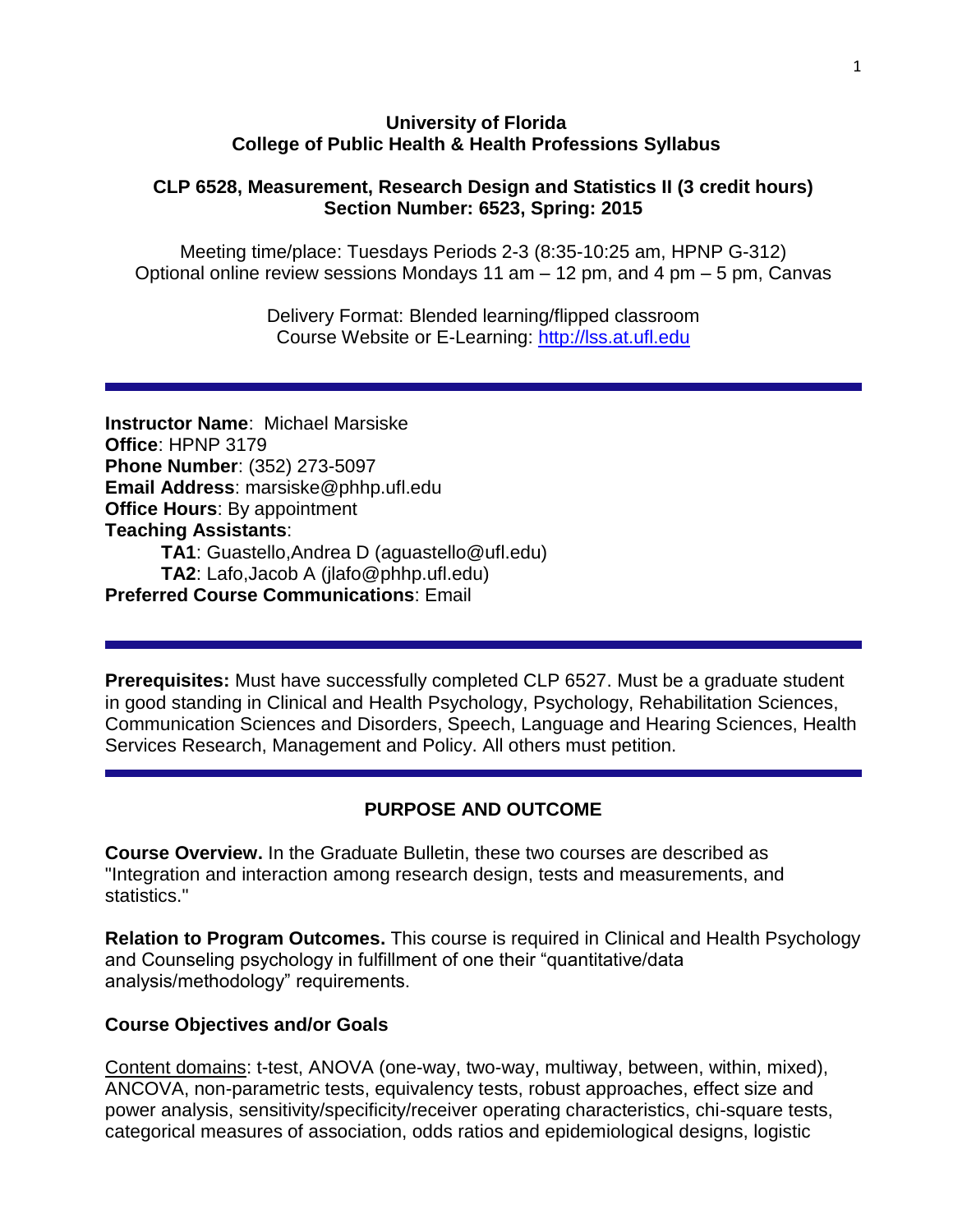regression (binary, multinomial, ordinal), cluster analysis, validity and MTMM designs, reliability.

| <b>Dimension</b> | <b>Objective</b>                                                            | Learning                                  | <b>Evaluation</b>  |
|------------------|-----------------------------------------------------------------------------|-------------------------------------------|--------------------|
|                  |                                                                             | activity/ies                              |                    |
| Knowledge        | <b>Read textbook and primary</b>                                            | Online lectures,                          | Self-testing       |
|                  | source meetings; class                                                      | online                                    | and mastery        |
|                  | powerpoints and transcripts.                                                | demonstrations,                           | learning;          |
|                  | <b>Identify</b> the major topics covered                                    | weekly online review                      | multiple-          |
|                  | each week and the relationship to                                           | sessions, readings                        | choice             |
|                  | the course roadmap                                                          |                                           | examination        |
|                  | Reproduce simple analysis                                                   |                                           |                    |
|                  | demonstrated in lecture                                                     |                                           |                    |
| Comprehension    | Define the major concepts/terms                                             | Online                                    | Self-testing       |
|                  | each week                                                                   | demonstrations, In-                       | and mastery        |
|                  | <b>Describe</b> the appropriate                                             | class discussion                          | learning, in-      |
|                  | situations in which to use                                                  | weekly online review                      | class practice     |
|                  | techniques demonstrated                                                     | sessions, readings                        | exercises,         |
|                  | Differentiate among different                                               |                                           | multiple-          |
|                  | approaches (e.g., different kinds                                           |                                           | choice             |
|                  | of analysis strategies) and their                                           |                                           | examination        |
|                  | strengths and weaknesses                                                    |                                           |                    |
| Application      | <b>Calculate</b> major coefficients and                                     | Online                                    | Self-testing       |
|                  | summary statistics                                                          | demonstrations,                           | and mastery        |
|                  | <b>Chart</b> key findings and interpret                                     | Hands-on class                            | learning; in-      |
|                  | <b>Choose</b> the best analysis for a                                       | sessions, Team-                           | class practice     |
|                  | given situation                                                             | based problem                             | exercises,         |
|                  | <b>Extend basic analysis situations</b>                                     | solving, weekly                           | data analysis      |
|                  | demonstrated in class to more                                               | online review                             | homework           |
|                  | complex data problems                                                       | sessions                                  | (output            |
|                  |                                                                             | Team-based                                | generation)        |
| Analysis         | <b>Break down</b> the multiple results                                      |                                           | Peer-review        |
|                  | of a data analysis into constituent<br>pieces                               | problem solving, In-<br>class discussion, | and group<br>self- |
|                  |                                                                             | coaching/mentoring                        | evaluation,        |
|                  | <b>Interpret</b> the results of analyses<br>with regards to the substantive |                                           | data analysis      |
|                  | questions being asked                                                       |                                           | homework           |
|                  | Recommend next steps or areas                                               |                                           | (analysis          |
|                  | in need of clarification to improve                                         |                                           | selection and      |
|                  | the analysis                                                                |                                           | output             |
|                  |                                                                             |                                           | interpretation)    |
| <b>Synthesis</b> | <b>Collaborate</b> with group members                                       | Coaching/mentoring,                       | <b>Multiple</b>    |
|                  | to determine the best solution to a                                         | Team-based                                | choice             |
|                  | complex problem                                                             | problem solving                           | examination        |
|                  | <b>Combine</b> multiple sources of                                          |                                           | (questions         |
|                  | information (e.g., information                                              |                                           | combining          |
|                  | regarding distributions and                                                 |                                           | multiple           |
|                  | analytical question)                                                        |                                           | aspects of         |
|                  | <b>Construct</b> an appropriate                                             |                                           | the course);       |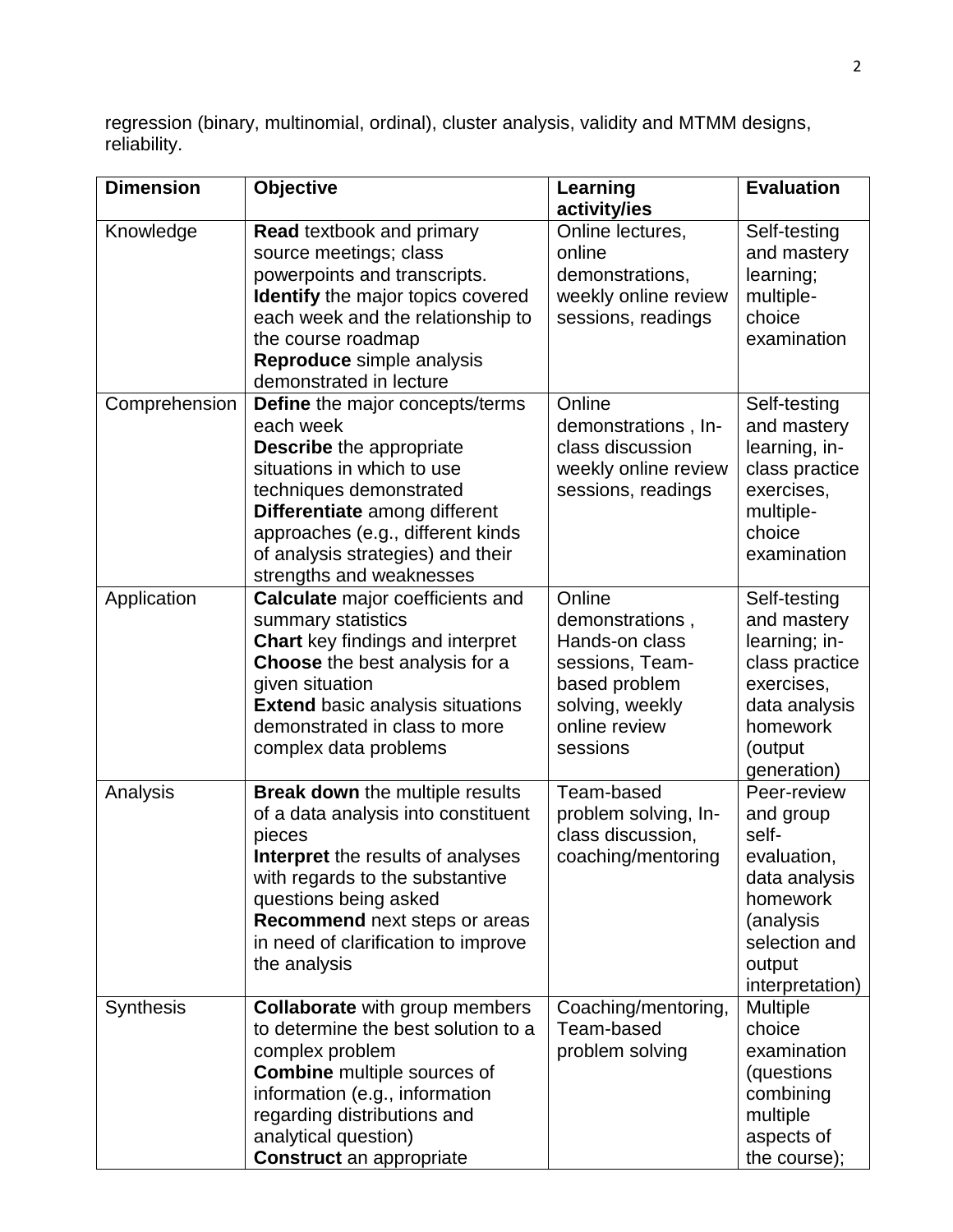| <b>Dimension</b> | <b>Objective</b>                                                                                                                                                                                                                                                                                                                                                                                                           | Learning                                             | <b>Evaluation</b>                                                                                                                                                                                                                                                                                            |
|------------------|----------------------------------------------------------------------------------------------------------------------------------------------------------------------------------------------------------------------------------------------------------------------------------------------------------------------------------------------------------------------------------------------------------------------------|------------------------------------------------------|--------------------------------------------------------------------------------------------------------------------------------------------------------------------------------------------------------------------------------------------------------------------------------------------------------------|
|                  | analysis strategy for a multi-part<br>data problem<br>Model independent/dependent<br>variable relationships using the<br>appropriate techniques given<br>distributions and questions                                                                                                                                                                                                                                       | activity/ies                                         | homework<br>(multi-<br>component<br>data-analysis<br>problems);<br>self-test/in-<br>class analysis<br>picking<br>assignments;<br>analysis-<br>picking final<br>examination                                                                                                                                   |
| Evaluation       | Appraise the quality of the data<br>and the admissibility of solutions<br>generated<br>Assess the fit/quality of the<br>solution and recommend next<br>steps<br><b>Compare/contrast solutions</b><br>generated under multiple<br>approaches to transformation or<br>data analysis<br><b>Prioritize</b> and select the best<br>choice for data analysis, given<br>available data and distribution and<br>research question. | Coaching/mentoring,<br>Team-based<br>problem solving | <b>Homework</b><br>(data-<br>analysis<br>problems<br>requiring you<br>to judge<br>effectiveness<br>of the<br>solution);<br>group self-<br>evaluation<br>discussions;<br>self-test/in-<br>class analysis<br>picking<br>assignments;<br>analysis-<br>picking final<br>examination<br>(especially<br>"caveats") |

#### **Instructional Methods**

This is a blended learning course. Specifically, it uses a flipped classroom (lectures online, in person meetings for collaborative problem solving)

What is blended learning and why is it important? A Blended Learning class uses a mixture of technology and face-to-face instruction to help you maximize your learning. Knowledge content that I would have traditionally presented during a live class lecture is instead provided online before the live class takes place. This lets me focus my face-to-face teaching on course activities designed to help you strengthen higher order thinking skills such as critical thinking, problem solving, and collaboration. Competency in these skills is critical for today's health professional.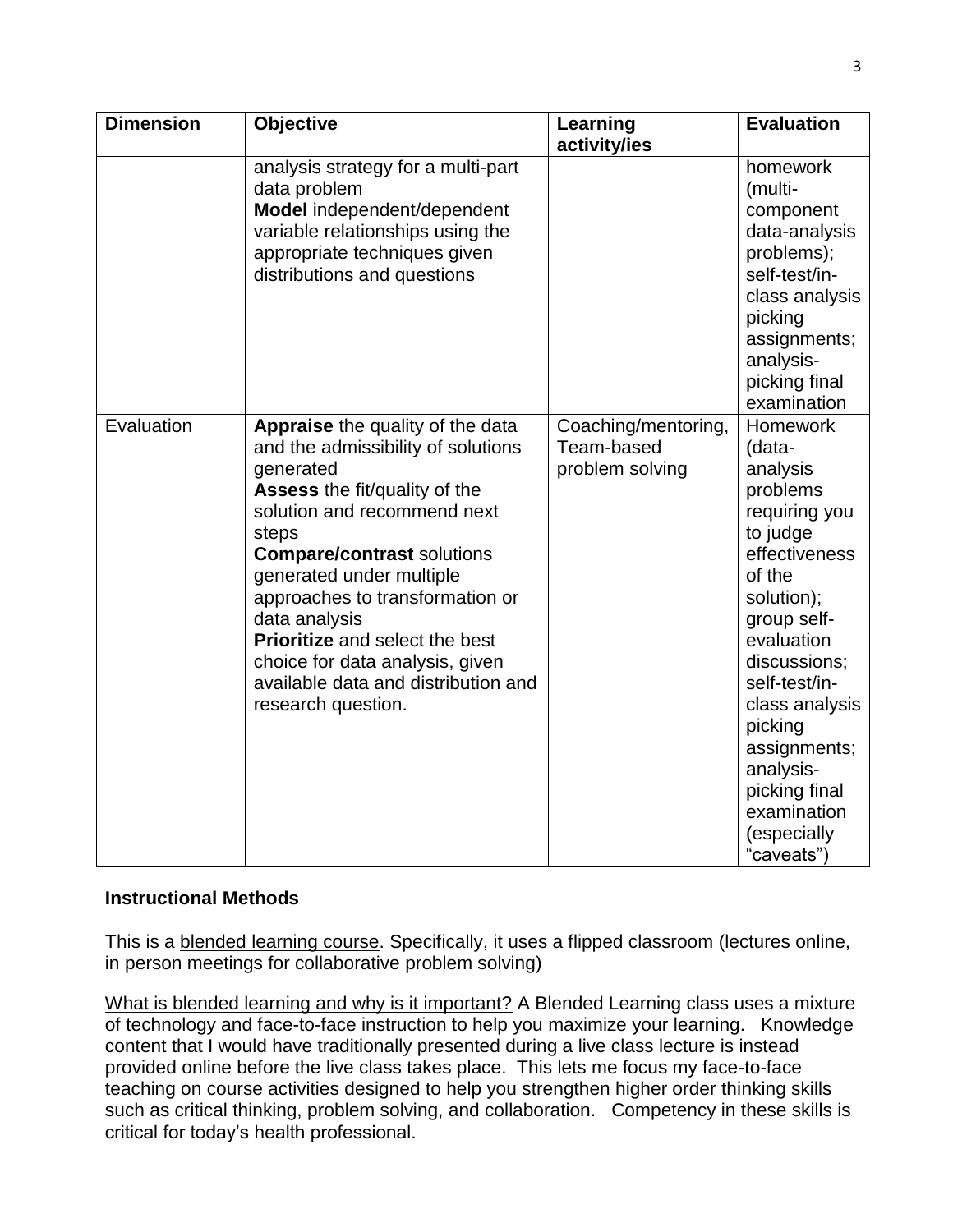What is expected of me? You are expected to actively engage in the course throughout the semester. You must come to class prepared by completing all out-of-class assignments. This preparation gives you the knowledge or practice needed to engage in higher levels of learning during the live class sessions. If you are not prepared for the face-to-face sessions, you will struggle to keep pace with the activities occurring in the live sessions, and it is unlikely that you will reach the higher learning goals of the course. Similarly, you are expected to actively participate in the live class. Your participation fosters a rich course experience for you and your peers that facilitates overall mastery of the course objectives.

Things to keep in mind. Because I post material on line, you can go back and review it as many times as needed to feel comfortable with the material prior to the live class. Please keep in mind that you have to allocate your time wisely to take full advantage of the blended learning approach.

# **DESCRIPTION OF COURSE CONTENT**

#### **Topical Outline/Course Schedule**

(note: Readings are sometimes on topics ahead of the current week, to help prepare you for later weeks)

| <b>Week</b>    | <b>Video</b><br>released<br><b>on</b> | Date to<br>complete<br>lecture/in<br>– class<br>practice | Topic(s)                                                                                                               | <b>Readings</b>                                                                     | <b>Homework</b><br>due date |
|----------------|---------------------------------------|----------------------------------------------------------|------------------------------------------------------------------------------------------------------------------------|-------------------------------------------------------------------------------------|-----------------------------|
| 1              | 1/6                                   | 1/13                                                     | Syllabus review, analysis<br>roadmap, introduction to t-test                                                           | Field, 9<br>Salkind 10-11<br>Heiman 15-16<br>Cumming, G.,<br>& Fidler, F.<br>(2009) | 1/20                        |
| 2              | 1/13                                  | 1/20                                                     | T-test, confidence interval,<br>one-factor ANOVA                                                                       | Field, 11<br>Schweigert 5                                                           | 1/27                        |
| 3              | 1/20                                  | 1/27                                                     | Control groups, orthogonal<br>polynomials, orthogonal<br>planned contrasts                                             | Field 13,<br>Kazdin 7-8                                                             | 2/3                         |
| $\overline{4}$ | 1/27                                  | 2/3                                                      | Non-orthogonal contrasts,<br>post-hocs, 2-way ANOVA,<br>simple effects decomposition,<br>plotting confidence intervals | Field 14                                                                            | 2/10                        |
| 5              | 2/3                                   | 2/10                                                     | Repeated measures ANOVA:<br>one-way, two-way, mixed<br>between-within                                                  | Field, 15<br>Schweigert 6-<br>7                                                     | 2/17                        |
| 6              | 2/10                                  | 2/17                                                     | ANCOVA, non-parametrics                                                                                                | Field, 12<br>Tabachnick 8<br>Meyer 9-11                                             | 2/24                        |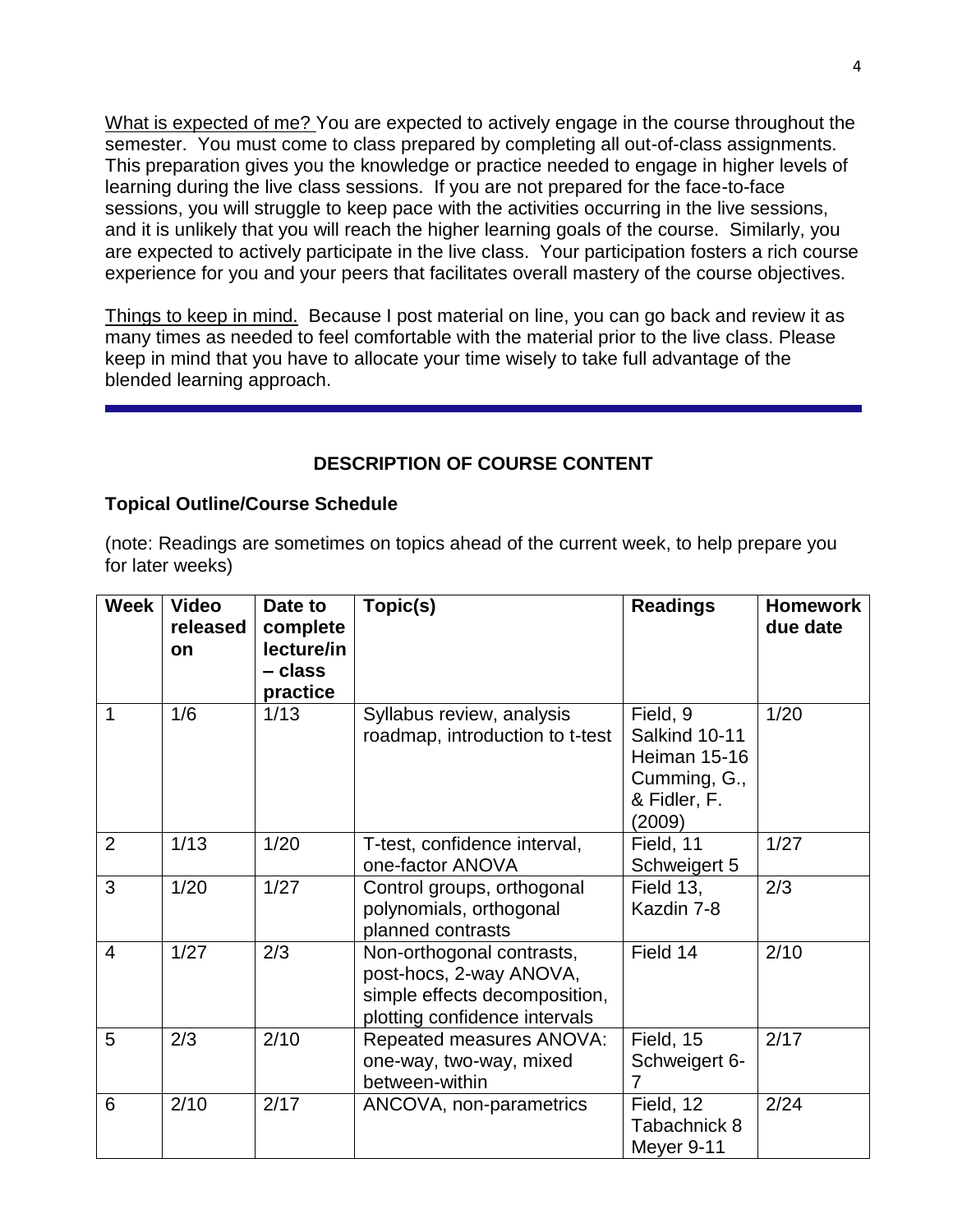| <b>Week</b>    | <b>Video</b><br>released<br>on | Date to<br>complete<br>lecture/in<br>- class<br>practice | Topic(s)                                                                                                                           | <b>Readings</b>                                                                                                 | <b>Homework</b><br>due date |  |  |
|----------------|--------------------------------|----------------------------------------------------------|------------------------------------------------------------------------------------------------------------------------------------|-----------------------------------------------------------------------------------------------------------------|-----------------------------|--|--|
| $\overline{7}$ | 2/17                           | 2/24                                                     | Field 8.8<br>Bootstrapped ANOVA, effect<br>Heiman 21<br>sizes<br>Patten 54-59<br>Rosnow &<br>Rosenthal<br>(2009)                   |                                                                                                                 |                             |  |  |
| 8              | 2/24                           | 3/10                                                     | Cohen's effect sizes                                                                                                               | Hazdi-<br>Pavlovic<br>(2007, 2009)<br>Howell 8<br>Gpower<br>Guide<br>Dennis et al<br>(1997)<br>Murphy<br>(2002) | 3/17                        |  |  |
| 9              | 3/10                           | 3/17                                                     | Equivalency analysis; chi-<br>square analysis                                                                                      | Field 18<br>Howell 6<br>Rogers et al<br>(1993)<br>Barker et al.,<br>2002                                        | 3/24                        |  |  |
| 10             | 3/17                           | 3/24                                                     | Odds ratios,<br>sensitivity/specificity/ROC<br>analysis, review of case-<br>control & cohort designs                               | Field 19<br>Heiman 21<br>Wickens 1-2                                                                            | 3/31                        |  |  |
| 11             | 3/24                           | 3/31                                                     | Binary logistic regression                                                                                                         | Field 8 (if<br>needed)<br>Hazdi-<br>Pavlovic<br>(2008a, b, c)<br><b>Meirik</b>                                  | 4/7                         |  |  |
| 12             | 3/31                           | 4/7                                                      | Multinomial logistic analysis<br>and ordinal logistic analysis                                                                     | Afifi & Clark<br>12                                                                                             | 4/14                        |  |  |
| 13             | 4/7                            | 4/14                                                     | <b>Cluster analysis</b>                                                                                                            | <b>Norusis</b><br><b>Mackert</b><br>Clatworthy<br>Shaw                                                          | 4/21                        |  |  |
| 14             | 4/14                           | 4/21                                                     | Tests and measurement,<br>classical test theory, MMMT<br>designs, reliability, internal<br>consistency, inter-rater<br>reliability | Links from<br>Trochim &<br>Social<br>Research<br><b>Methods</b><br>Patten 25-31                                 | n/a                         |  |  |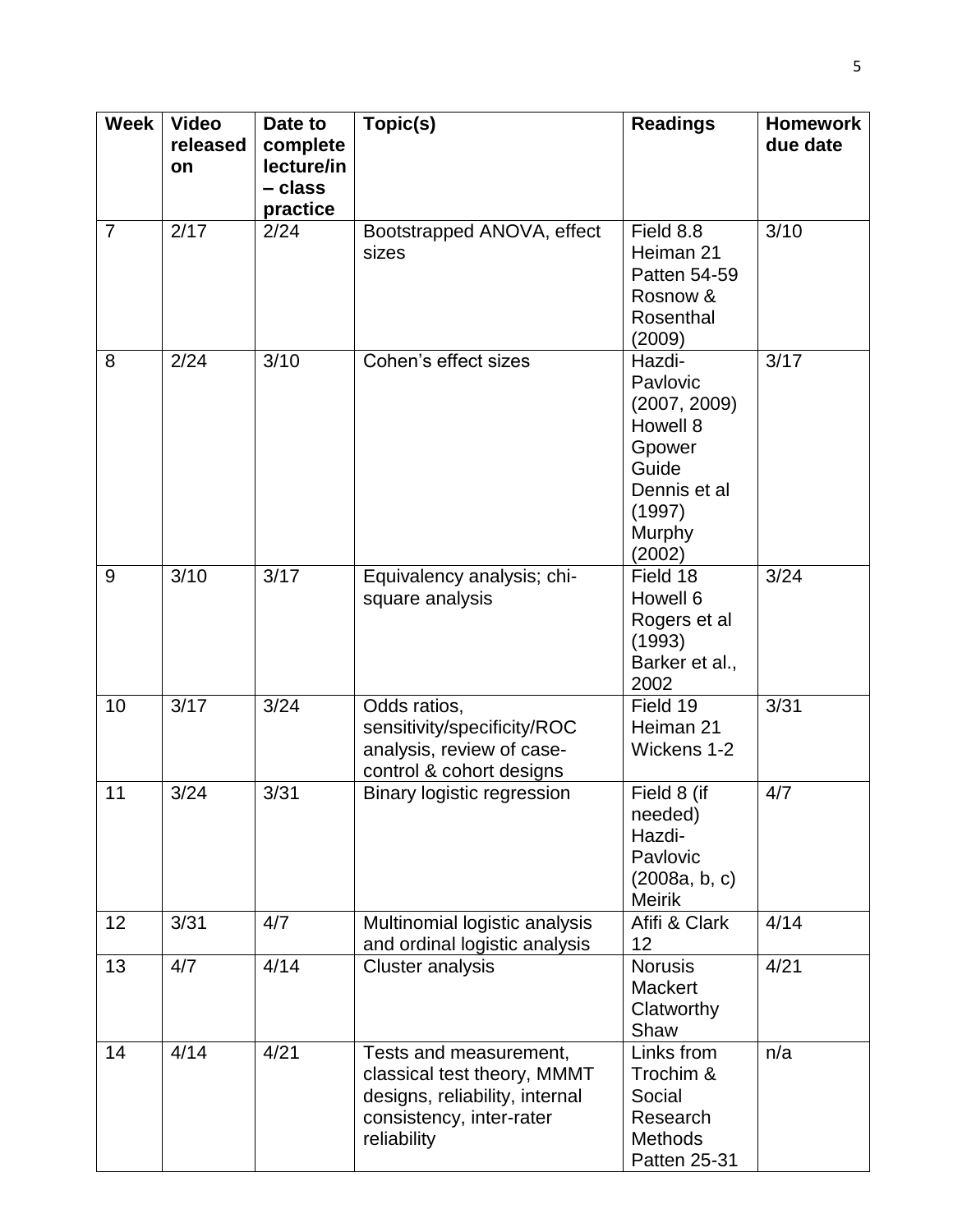| <b>Week</b> | <b>Video</b><br>released<br><b>on</b> | Date to<br>complete<br>lecture/in<br>– class<br>practice | Topic(s)                                                                | <b>Readings</b>                                         | <b>Homework</b><br>due date |
|-------------|---------------------------------------|----------------------------------------------------------|-------------------------------------------------------------------------|---------------------------------------------------------|-----------------------------|
|             |                                       |                                                          | Final exam is Wed 4/29 from<br>5:30 pm $-$ 6:30 pm, online in<br>Canvas | Shrout &<br>Fleiss 1979<br>Garson's<br><b>StatNotes</b> |                             |

#### **Caveat**:

The above schedule and procedures in this course are subject to change in the event of extenuating circumstances. Any changes will be announced in class, and the student is personally responsible for obtaining updated information regarding those changes.

## **Course Materials and Technology**

#### Reading materials:

There are two kinds of readings for this course. One book is **required** for the course (both the first and second semester) and is listed below. Additional supplemental required and recommended materials (journal articles, sample syntax, websites) will be made available via e-mail as the course progresses, typically as Adobe pdf files. Books have been ordered through the University of Florida's "Text Adoption" service and should be available at any participating bookstore.

#### *Required*

Field, A. (2013). Discovering Statistics Using IBM SPSS Statistics (Fourth Edition). London: Sage. ISBN: 9781446249185. (*Field, in reading chart below*)

Additional readings as indicated, made available via class website

#### NOTE: THE TRACKING OF READINGS TO LECTURE IS APPROXIMATE! USUALLY, WE TRY TO HAVE YOU READ **AHEAD** OF LECTURE, TO "PRIME THE PUMP". ALSO, WE USUALLY TRY TO HAVE THE READINGS PROVIDE ADDITIONAL/SUPPLEMENTAL MATERIAL THAT YOU WILL NOT HEAR IN CLASS.

#### Additional Recommended Resources**:**

For persons starting with a weaker background, you are recommended to look at a video series. Videos are taken from the Annenberg/CPB project series, "Against All Odds," a series of 26 basic-education statistics videos. Each video is one half-hour in duration. Course content generally complements what we are discussing in class, although the videos often provide useful practical and graphical illustrations of concepts. The videos are available free of charge in streaming Windows Media format. **You should have access to a high-speed internet connection** (e.g., most on-campus computers) when viewing these videos. (Note, for students in PHHP: Watching videos via terminal server is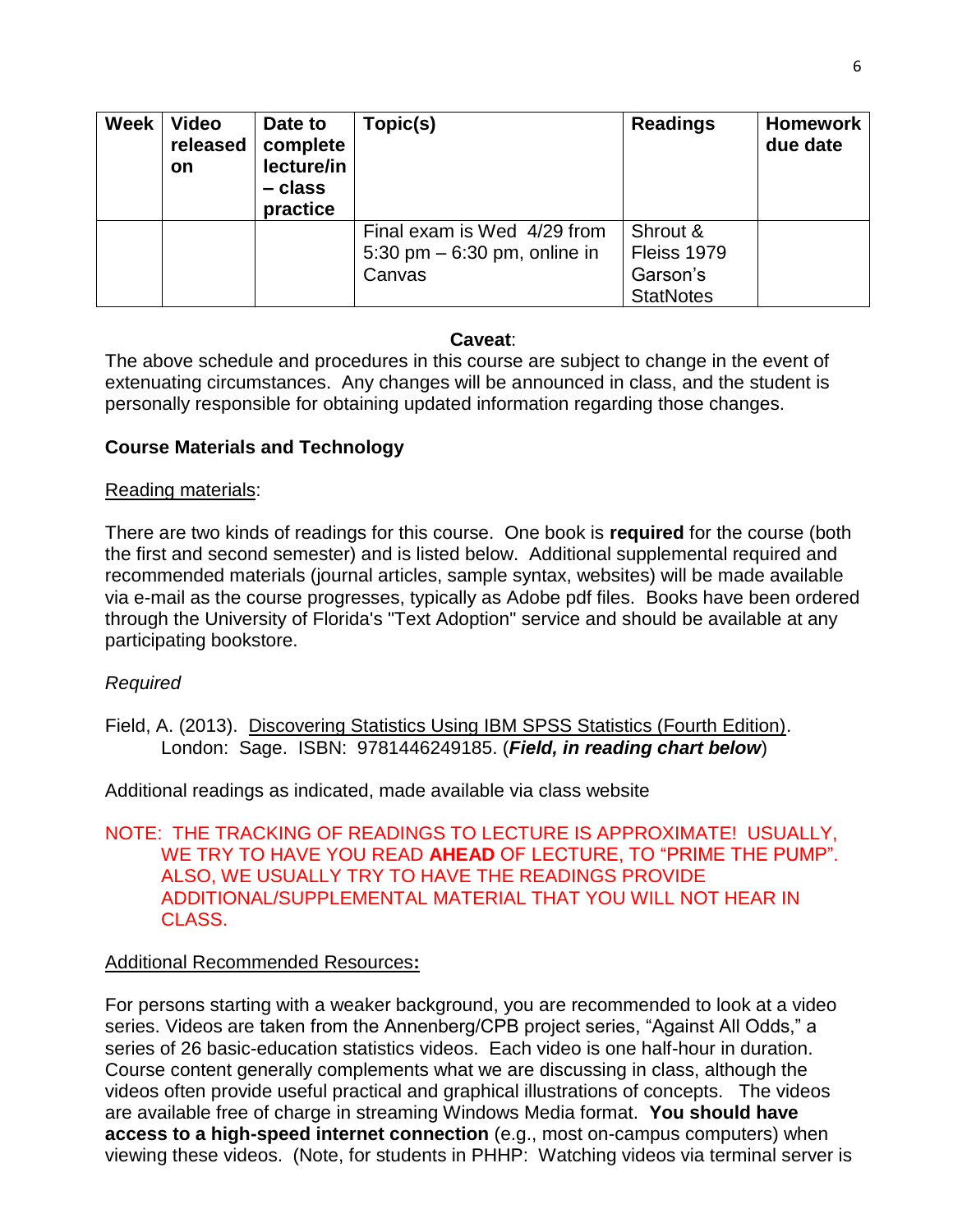discouraged, due to slow screen refresh times). The website is

[http://www.learner.org/resources/series65.html.](http://www.learner.org/resources/series65.html) You will have to complete a one-time freeregistration, and have cookies enabled. Then, click the "Individual Program Descriptions" to get to individual programs. Click the "VOD" icon (video on demand) to access your program.

Two websites related to Andy Field's book also include helpful additional slides, self-test questions, and even demonstration videos. Please visit Andy's personal website <http://www.statisticshell.com/apf.html> , and the Sage website for his book: <http://www.sagepub.com/field4e/main.htm> .

# Software/computing resources:

The "official" software language of this course will be SPSS (whatever the latest version supported by PHHP is). **All students must have access to the full-featured version of SPSS, regardless of specific version number.** See note above. Students are **required** to bring tablets/computers to weekly class meetings, and they will be **required** to conduct SPSS analyses in class.

- Students in PHHP will access SPSS via our terminal server (ts.phhp.ufl.edu). You will need a terminal services compatible remote desktop client. This is free in Windows. For iOS clients, the rdp app (not the free one) is the best. For Macs, a free remote desktop client (CoRD) and instructions are available at http://it.phhp.ufl.edu/2012/03/12/terminal-server/
- Students not in PHHP will access SPSS via the http://info.apps.ufl.edu/ website. (Please see that site for technical instructions, as I do not have access to it, and cannot provide more guidance).

These are both virtual machines, which means you can run SPSS on any Windows, MAC, or even tablet (iOS, anyway) machine. In the event that you want your PERSONAL copy on your PERSONAL machine, you will want to buy the SPSS Graduate Pack PREMIUM Edition (no lower version will suffice) AND AMOS (sold separately). SPSS should be at the bookstore, or you can purchase online at http://onthehub.com; as far as I know, http://onthehub.com is your only source if you choose to purchase AMOS.

All students must also be able to access course materials, which will be distributed electronically as Microsoft PowerPoint, Microsoft Word (Office 2003 and Office 2007; if you have an earlier version of Office, you may need to install the free "Compatibility Pack"), or Adobe Acrobat files. In the first class, all students will complete an e-mail register; students are responsible for updating the instructor on e-mail changes throughout the term. **All** class materials will be distributed by e-mail or Canvas site, so regular and frequent checking is a necessity.

For issues with technical difficulties for E-learning please contact the UF Help Desk at:

- [Learning-support@ufl.edu](file:///C:/Users/hackg/Desktop/Learning-support@ufl.edu)
- $\bullet$  (352) 392-HELP select option 2
- <https://lss.at.ufl.edu/help.shtml>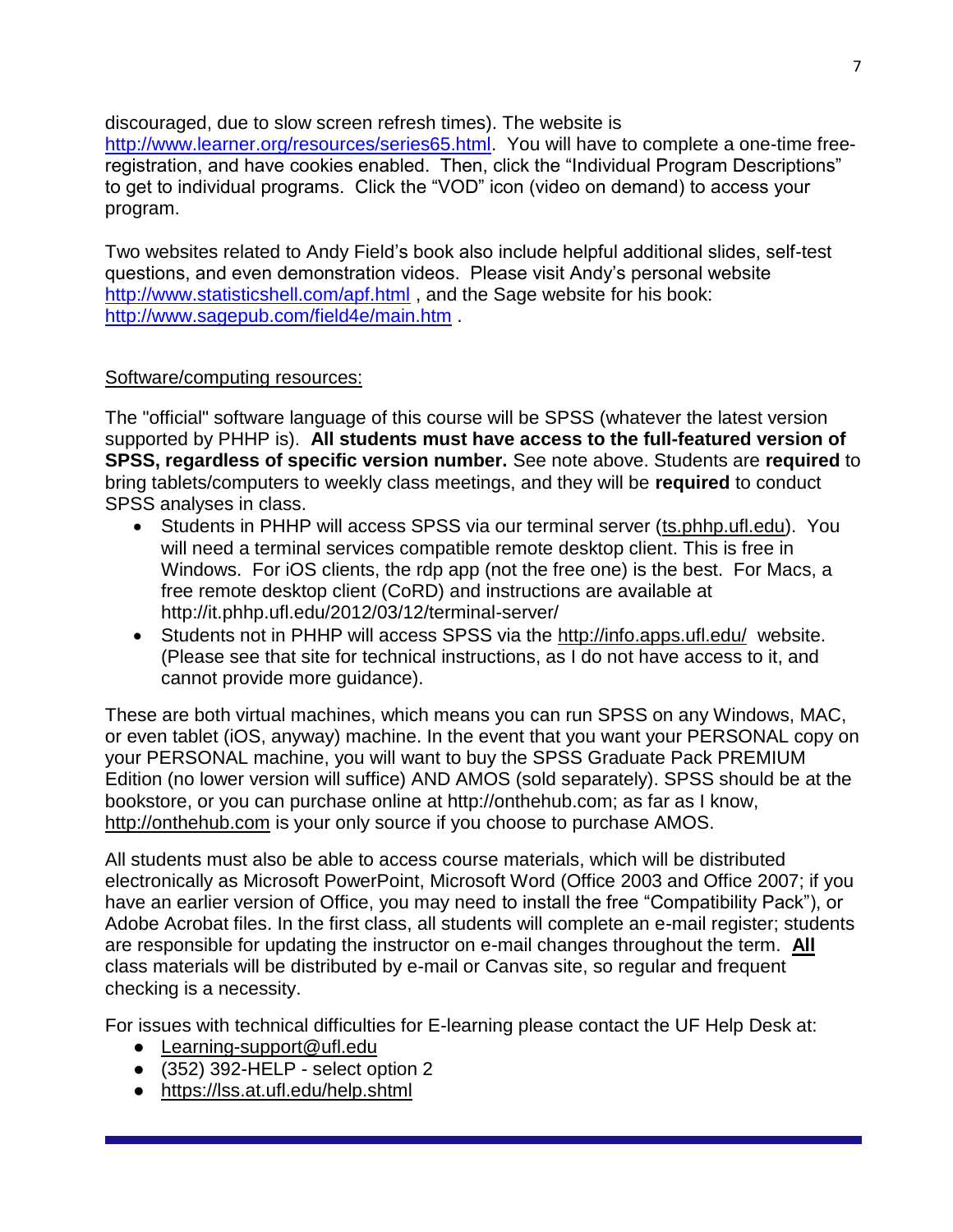#### **ACADEMIC REQUIREMENTS AND GRADING**

#### **Quizzes**

Each week, there is a mastery quiz to submit . This consists of a few simple true/false, multiple choice, or short answer questions probing the content of that week's lecture and/or readings. These are online in Canvas, and must be submitted prior to each week's class (Tuesdays at 8:35 am).

## **Assignments**

Each week, there is an *in-class collaborative assignment* to submit (all members of a team must submit the same assignment). This is graded for presence/absence. These must always be posted to Canvas by **10:35 am of the day** in which they are due

Most weeks, there is also an *independent homework* to submit (each student must submit their own assignment, and collaboration is not permitted; see the Appendix of this syllabus for collaboration rules on homework). These must always be posted to Canvas by **8:35 am of the day** in which they are due.

*Note: There is a 2% credit for missed in class submissions. In other words, students can miss up to two in-class submissions without losing points. It is not possible to make up for missed submissions. In order to qualify for these points, students must submit an "absence reporting form" which is linked on the Persistent Resources page, accessible from the Canvas home page for our course.* 

# **Examinations**

*Multiple choice examination* (17%) – This one-hour exam will be scheduled during the UF Exam period (details below). The exam will consist of 25 multiple choice questions; The exam will be administered via Canvas on April 29 from 5:30-6:30 in the "quizzes" tab. The exam will cover all content in lecture/readings from Spring semester. Students are strongly urged to keep up with the optional multiple-choice self-assessments, as these are close in content and format to the actual exam questions. The exam requires a good internet connection; on-campus possibilities will be discussed in class closer to the final exam date.

*Open-ended examination* (16% of grade) – This will be an out-of-class examination, to be completed independently by the student. It will involve selecting the best analysis for a given data set/specific aims set; practice problems will be provided in Canvas throughout the semester. This will be distributed via Canvas i**mmediately after the last class, and will be due 7 days later.**

#### **Grading**

| Requirement         | Due date | % of final grade<br>(must sum to<br>$100\%$ |
|---------------------|----------|---------------------------------------------|
| In-class assignment | 1/13     |                                             |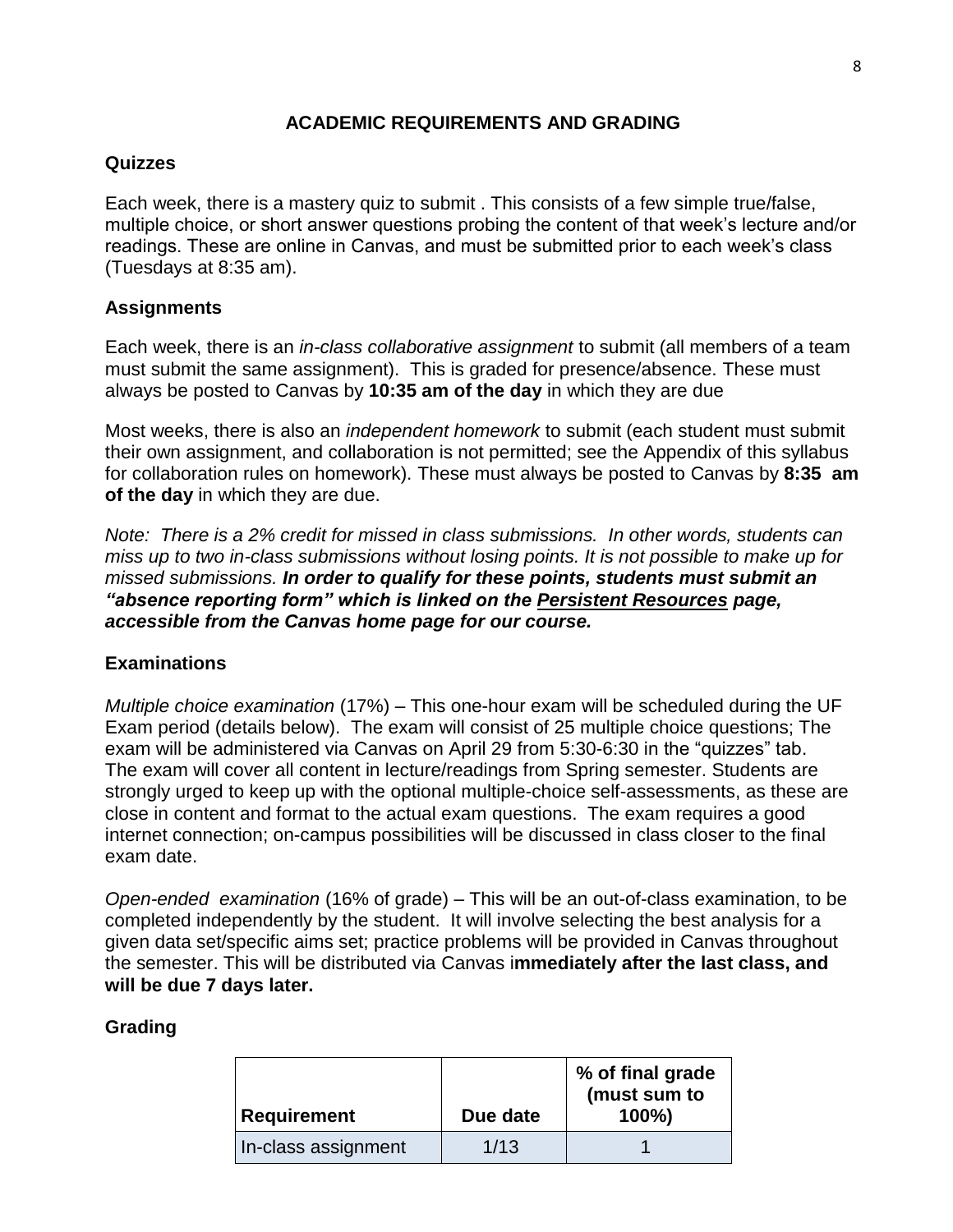| <b>Requirement</b>  | Due date | % of final grade<br>(must sum to<br>100%) |
|---------------------|----------|-------------------------------------------|
| Lecture quiz        | 1/13     | 1                                         |
| Homework            | 1/20     | 3                                         |
| In-class assignment | 1/20     | 1                                         |
| Lecture quiz        | 1/20     | 1                                         |
| <b>Homework</b>     | 1/27     | 3                                         |
| In-class assignment | 1/27     | 1                                         |
| Lecture quiz        | 1/27     | $\overline{1}$                            |
| <b>Homework</b>     | 2/3      | 3                                         |
| In-class assignment | 2/3      | 1                                         |
| Lecture quiz        | 2/3      | $\mathbf 1$                               |
| Homework            | 2/10     | 3                                         |
| In-class assignment | 2/10     | 1                                         |
| Lecture quiz        | 2/10     | 1                                         |
| Homework            | 2/17     | 3                                         |
| In-class assignment | 2/17     | 1                                         |
| Lecture quiz        | 2/17     | $\overline{1}$                            |
| Homework            | 2/24     | 3                                         |
| In-class assignment | 2/24     | 1                                         |
| Lecture quiz        | 2/24     | 1                                         |
| Homework            | 3/10     | 3                                         |
| In-class assignment | 3/10     | 1                                         |
| Lecture quiz        | 3/10     | 1                                         |
| Homework            | 3/17     | 3                                         |
| In-class assignment | 3/17     | 1                                         |
| Lecture quiz        | 3/17     | $\overline{1}$                            |
| Homework            | 3/24     | 3                                         |
| In-class assignment | 3/24     | 1                                         |
| Lecture quiz        | 3/24     | $\mathbf 1$                               |
| Homework            | 3/31     | 3                                         |
| In-class assignment | 3/31     | 1                                         |
| Lecture quiz        | 3/31     | $\overline{1}$                            |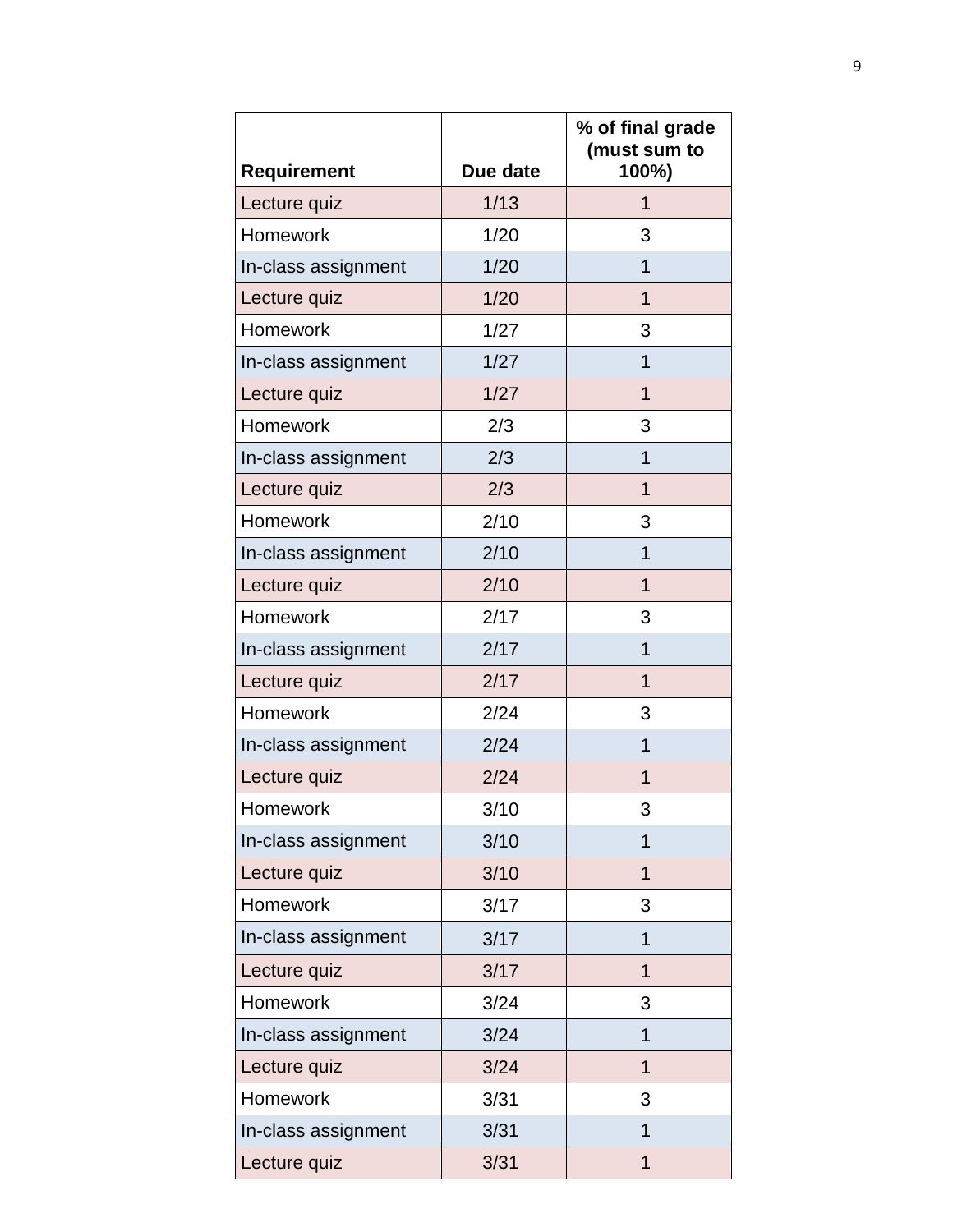|                                              |                               | % of final grade<br>(must sum to |
|----------------------------------------------|-------------------------------|----------------------------------|
| <b>Requirement</b>                           | Due date                      | 100%)                            |
| <b>Homework</b>                              | 4/7                           | 3                                |
| In-class assignment                          | 4/7                           | 1                                |
| Lecture quiz                                 | 4/7                           | 1                                |
| <b>Homework</b>                              | 4/14                          | 3                                |
| In-class assignment                          | 4/14                          | 1                                |
| Lecture quiz                                 | 4/14                          | 1                                |
| Homework                                     | 4/21                          | 3                                |
| In-class assignment                          | 4/21                          | 1                                |
| Lecture quiz                                 | 4/21                          | 1                                |
| Analysis picking exam<br>(one week, at home) | $4/28$ , due<br>$8:35$ am     | 16                               |
| <b>Final multiple choice</b><br>exam         | 4/29, 5:30<br>pm - 6:30<br>pm | 17                               |

Note: The number of assignments and exercises *is not set in stone*; we might have to add or remove an assignment, depending on class progress. If this occurs, the remaining assignments will be prorated so that they still, collectively, contribute 39% to your final grade. In addition, even if the assignments differ in the number of points that they are worth, each assignment will be weighted to contribute equally to your final grade. So, if we have 3 assignments, each one is worth 13% of the grade. If we end up having 6 assignments, each one is worth 6.5% of grade. All assignments count for the exact same percentage of your grade, even if they are individually worth a different number of points.

**When you submit your assignments to Canvas, it is essential that (a) you put your name in the "name" field of the homework, and (b) the first word of your assignment document title be your LAST NAME. After 2 reminders about this, a 2-point deduction will be made on each homework for which these naming conventions are forgotten. See below for additional policy on late submissions.**

Assignments will consist of multiple items. Each and every item will have equal weight and will be graded according to the rubric below. (Note: partial points, e.g., 7.5, are permissible; TAs may also score out of range for specific reasons.)

|   | not attempted                                                               |
|---|-----------------------------------------------------------------------------|
|   | "mercy point" (e.g., you really don't deserve a point, but because you made |
|   | some attempt, this is acknowledged; example: doing a stepwise regression    |
|   | when the question asks for hierarchical); note: there must be SOME evidence |
|   | of relevant effort; random text would earn a "0"                            |
| 8 | doing the correct analysis, but coming up with the wrong numbers (e.g.,     |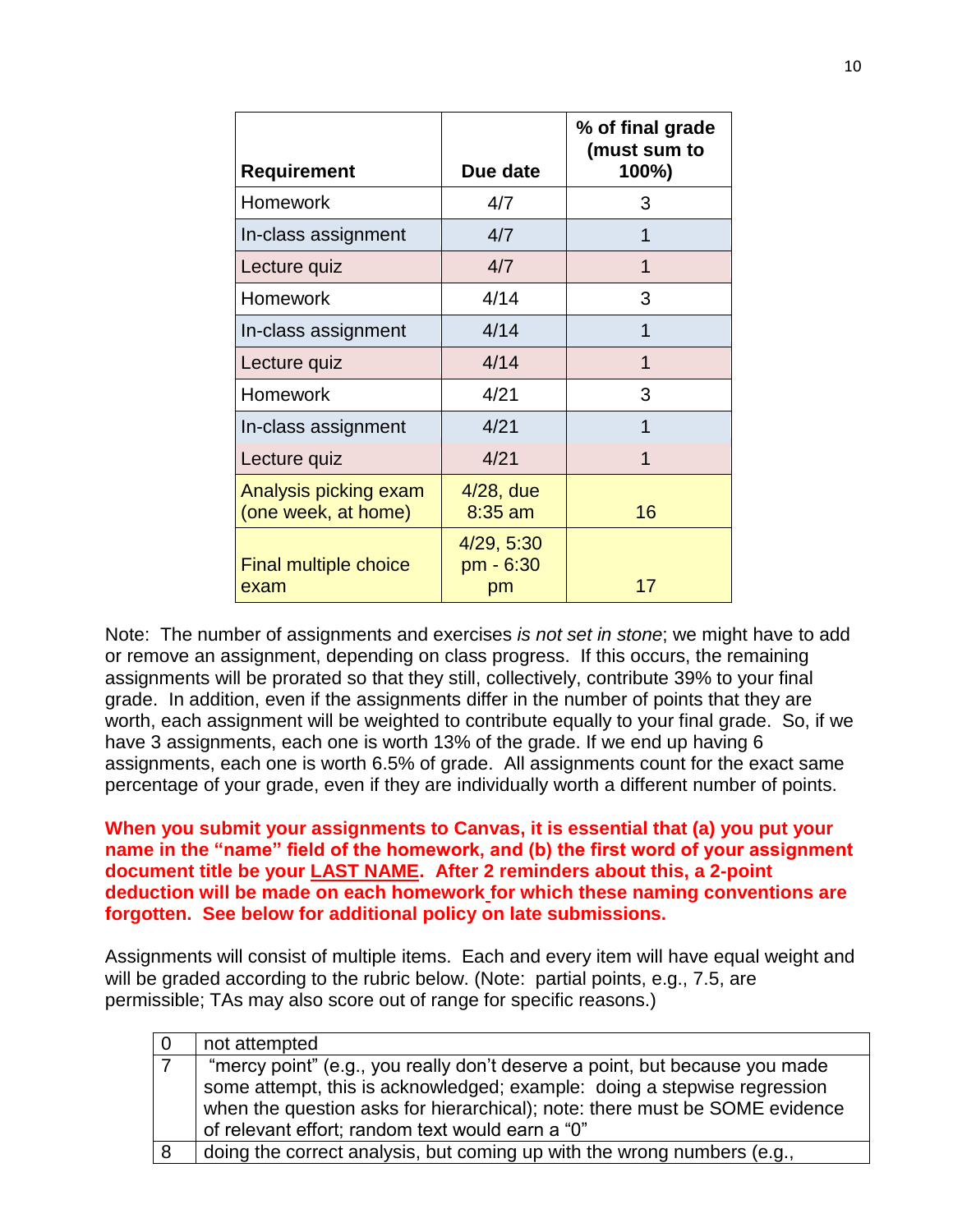|    | choosing the wrong DV or IV combination)                                          |
|----|-----------------------------------------------------------------------------------|
| 9  | substantially correct, but either (a) missing one or more essential item (e.g.,   |
|    | you conduct a regression and include the regression table, but fail to discuss or |
|    | interpret it), or (b) you include too much information (e.g., you include         |
|    | tables/figures that are not needed for the answer, and you also fail to           |
|    | defend/explain why it is relevant). Teaching assistants will provide you with a   |
|    | list of missing elements upon grading                                             |
| 10 | adequate/all required elements are present                                        |

In addition to reinforcing content learned in class, homework questions are designed to provide students with experience analyzing, presenting and discussing research methods and results for a scientific audience. Students are therefore encouraged to think carefully about the information needed to adequately address each question. The following guidelines are intended to facilitate this process:

- Each question will have defined length-of-response guidelines.
	- o Do not exceed these guidelines—they are usually more generous than is needed to answer the question (there will be a grade penalty for alterations).
	- o If you paste figures or tables, use the "Paste Special" feature to paste as a "**picture**" or "**bitmap**", so that the output can fit within the space provided.
- Be judicious in your selection of output. Including output that is not relevant to the problem, or that is not discussed in your answer, will lead to a grading penalty being applied. Homeworks will not be scrutinized for compliance with APA format unless this is explicitly requested.
- Students who are confused about the meaning/phrasing of a question are welcome to ask for clarification on the class discussion in Canvas.

| Point system used (i.e., how do course points translate into letter grades). |  |  |  |
|------------------------------------------------------------------------------|--|--|--|
|------------------------------------------------------------------------------|--|--|--|

| <b>Points</b><br>earned | 93-100 | 90-92 | 87-89 | 83-86 | 80-82 | $77 - 79$    | 73-76 L | 70-72        | 67-69 | 63-66 | 60-62 | <b>Below</b><br>60 |
|-------------------------|--------|-------|-------|-------|-------|--------------|---------|--------------|-------|-------|-------|--------------------|
| Letter<br>Grade         | A      | д.    | $B+$  | D     | D.    | $\mathbf{v}$ | ັ       | $\mathbf{v}$ | D+    |       | பு.   | -                  |

Please be aware that a C- is not an acceptable grade for graduate students. A grade of C counts toward a graduate degree only if an equal number of credits in courses numbered 5000 or higher have been earned with an A.

| ∟etter<br>Grade        |     | А-   | B+   | В   | в-   | C+   | $\ddot{\phantom{1}}$<br>ື | ~<br>י טי | D+   | D   | D-   |     | WF  |     | <b>NG</b> | S-U |
|------------------------|-----|------|------|-----|------|------|---------------------------|-----------|------|-----|------|-----|-----|-----|-----------|-----|
| Grade<br><b>Points</b> | 4.0 | 3.67 | 3.33 | 3.0 | 2.67 | 2.33 | 2.0                       | .67       | 1.33 | 1.U | 0.67 | 0.0 | 0.0 | 0.0 | 0.0       | 0.0 |

For greater detail on the meaning of letter grades and university policies related to them, see the Registrar's Grade Policy regulations at: <http://catalog.ufl.edu/ugrad/current/regulations/info/grades.aspx>

**Exam Policy**. Multiple choice exam will be online (Canvas), Wed April 29, 5:30-6:30 pm, and will consist of 25 multiple choice items covering content from the semester. Openended ("analysis picking") exam will be administered after class on April 21, and will be due on April 28 at 8:35 am.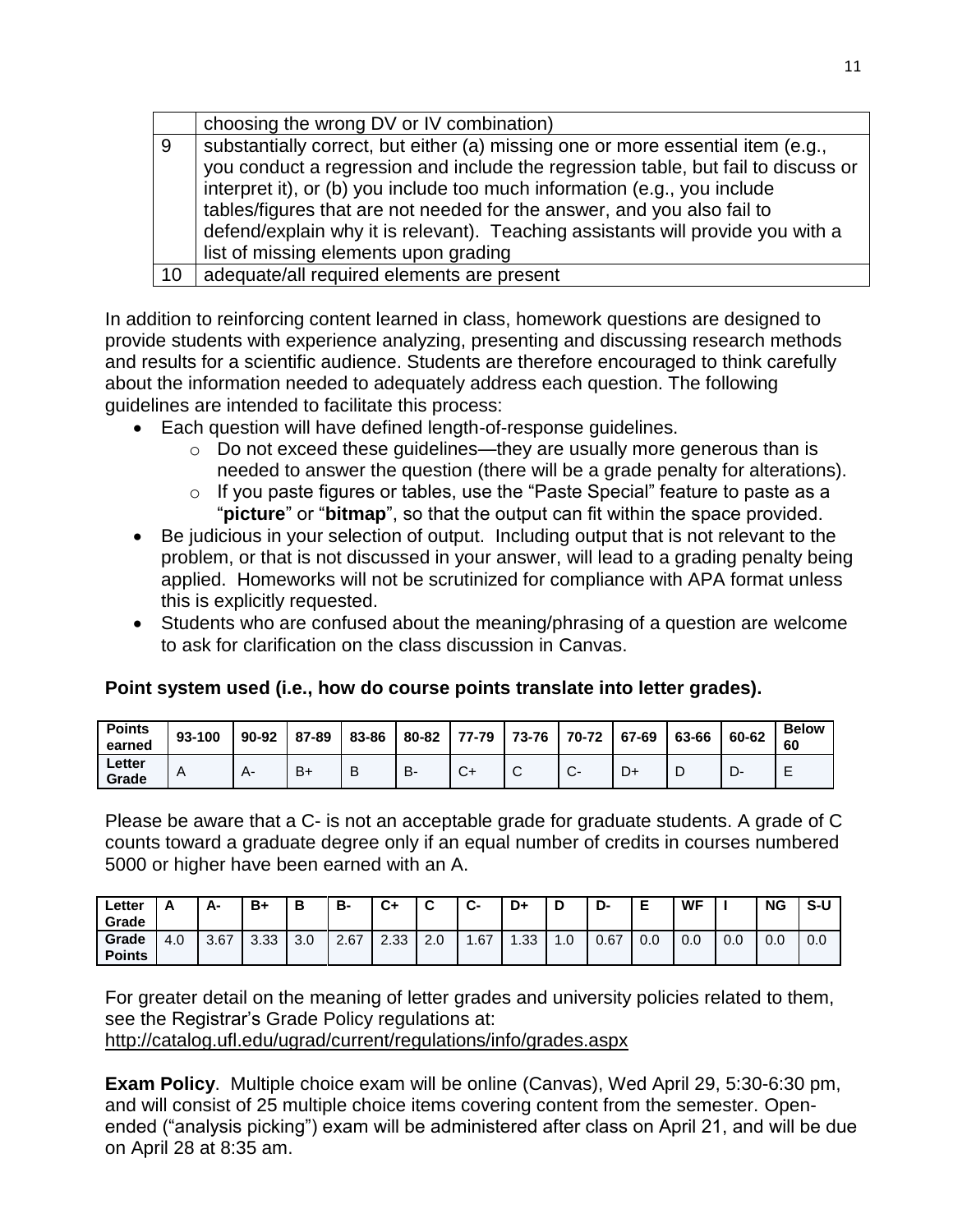# **Policy Related to Extra Credit**

Occasionally, homework may include the opportunity for bonus points. These extra credit problems will be optional.

For student evaluations of teaching [\(https://evaluations.ufl.edu\)](https://evaluations.ufl.edu/), all members of the class will be awarded one (1) bonus point if 80% of the enrolled class completes evaluations, and two (2) bonus points if 100% of the enrolled class completes evaluations.

## **Policy Related to Make up Exams or Other Work**

**Missed in-class assignments cannot be made up, but students can miss up to two in-class assignments without losing points.** *It is not possible to make up for missed inclass submissions. In order to qualify for these points, students must submit an "absence reporting form" which is linked on the Persistent Resources page, accessible from the Canvas home page for our course.* 

For homework, late submissions are not encouraged. Late submissions will be accepted for up to 7 days, but with the following penalty schedule:

With regard to missing or incomplete assignments, the following policies apply:

- Graders will **not** contact you about missing or incomplete assignments. **It is your responsibility** to check that the *correct* assignment has been submitted to elearning on time.
- The late policy below applies ONLY to homework. In-class exercises (which are graded on a submitted/non-submitted basis) may NOT be turned in late, and will be assigned a grade of zero if missed.
- **It may be possible to avoid a late penalty IF YOU CONTACT THE INSTRUCTOR AT LEAST 24 HOURS IN ADVANCE.** You should email both Dr. Marsiske and your teaching assistant, and explain what issue (e.g., bereavement, illness) necessitates lateness. In some cases, documentation may be requested. If a lateness allowance is agreed to, this applies to a single assignment only. It does not allow you to delay future assignments. Note, conference attendance or doctoral qualifying examinations or thesis/dissertation defenses do not constitute valid lateness excuses.
- If your assignment is late, you will lose 10% each day. Thus, if an assignment is worth 30 points, you will lose 3 points for each late day. "Late" begins one minute after the due time (e.g., an assignment due at 8:34 am is considered late at 8:35 am). Penalties are as follows:

| 1 minute to 24 hours late                | 10% of maximum deducted from achieved |
|------------------------------------------|---------------------------------------|
|                                          | grade                                 |
| 1 day $+$ 1 minute late to 48 hours late | 20% of maximum deducted from achieved |
|                                          | grade                                 |
| 2 days + 1 minute late to 72 hours late  | 30% of maximum deducted from achieved |
|                                          | grade                                 |
| 3 days + 1 minute late to 96 hours late  | 40% of maximum deducted from achieved |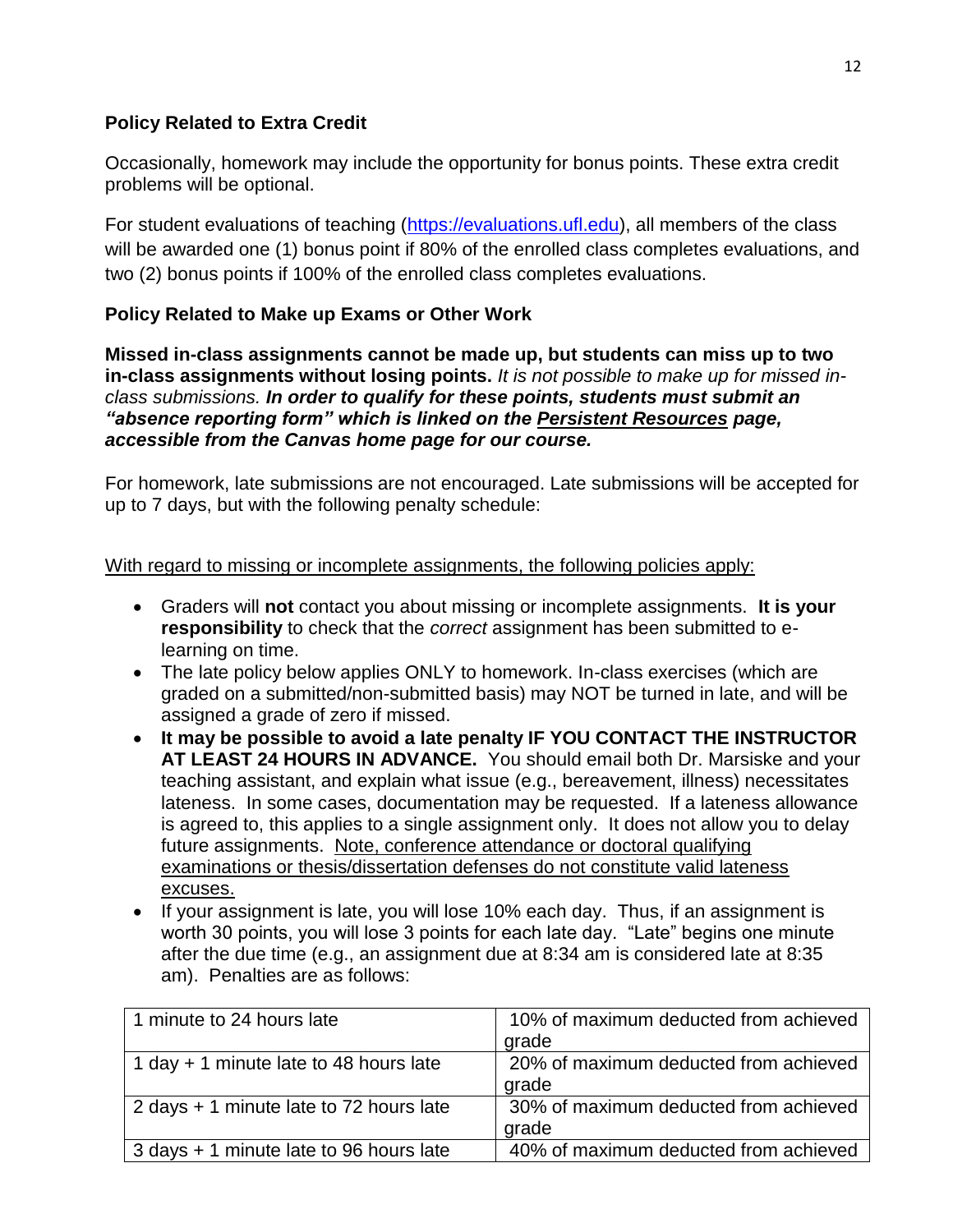|                                          | grade                                 |
|------------------------------------------|---------------------------------------|
| 4 days + 1 minute late to 120 hours late | 50% of maximum deducted from achieved |
|                                          | grade                                 |
| 5 days + 1 minute late to 144 hours late | 60% of maximum deducted from achieved |
|                                          | grade                                 |
| 6 days + 1 minute late to 168 hours late | 70% of maximum deducted from achieved |
|                                          | grade                                 |
| 7 days + 1 minute late or longer         | 100% of maximum deducted from         |
|                                          | achieved grade                        |

## **NOTE: UPLOADING THE WRONG DOCUMENT IS SAME-AS-LATE**, even if you

have documentation that you completed the document on time. **It is your responsibility to verify that you have uploaded the correct document.** (You should open or download your uploaded homeworks and double- or triple-check that you have uploaded the right one).

- o There will be **no** exceptions to this policy.
- $\circ$  If you have uploaded the wrong document, and e-learning does not allow you to correct this, you should IMMEDIATELY send the correct document to Dr. Marsiske and your teaching assistant via email.
- $\circ$  If you cannot upload a document due to technical problems (e.g., if e-learning is down), you may e-mail your assignment to Dr. Marsiske and your teaching assistant. The timestamp on your e-mail will serve as the time submitting. In such cases, please upload your assignment to e-learning as well, once the technical issue is resolved.

Any requests for make-ups due to technical issues MUST be accompanied by the ticket number received from LSS when the problem was reported to them. The ticket number will document the time and date of the problem. You MUST e-mail your instructor within 24 hours of the technical difficulty if you wish to request a make-up.

#### **Incomplete grades:**

An incomplete grade may be assigned at the discretion of the instructor as an interim grade for a course in which the student has 1) completed a major portion of the course with a passing grade, 2) been unable to complete course requirements prior to the end of the term because of extenuating circumstances, and 3) obtained agreement from the instructor and arranged for resolution (contract) of the incomplete grade. Instructors assign incomplete grades following consultation with Department Chairs.

# **Policy Related to Required Class Attendance**

It is the expectation of the faculty in Clinical and Health Psychology, and Psychology, that all students attend all classes. Students are expected to be present for all classes, since much material will be covered only once in class. Weekly in-class meetings will generally require in-class submissions of material…this can only be done in class, and during class time. Thus, physical attendance is required.

Please note all faculty are bound by the UF policy for excused absences. For information regarding the UF Attendance Policy see the Registrar website for additional details:

[http://www.registrar.ufl.edu/catalogarchive/01-02-](http://www.registrar.ufl.edu/catalogarchive/01-02-catalog/academic_regulations/academic_regulations_013_.htm)

[catalog/academic\\_regulations/academic\\_regulations\\_013\\_.htm](http://www.registrar.ufl.edu/catalogarchive/01-02-catalog/academic_regulations/academic_regulations_013_.htm)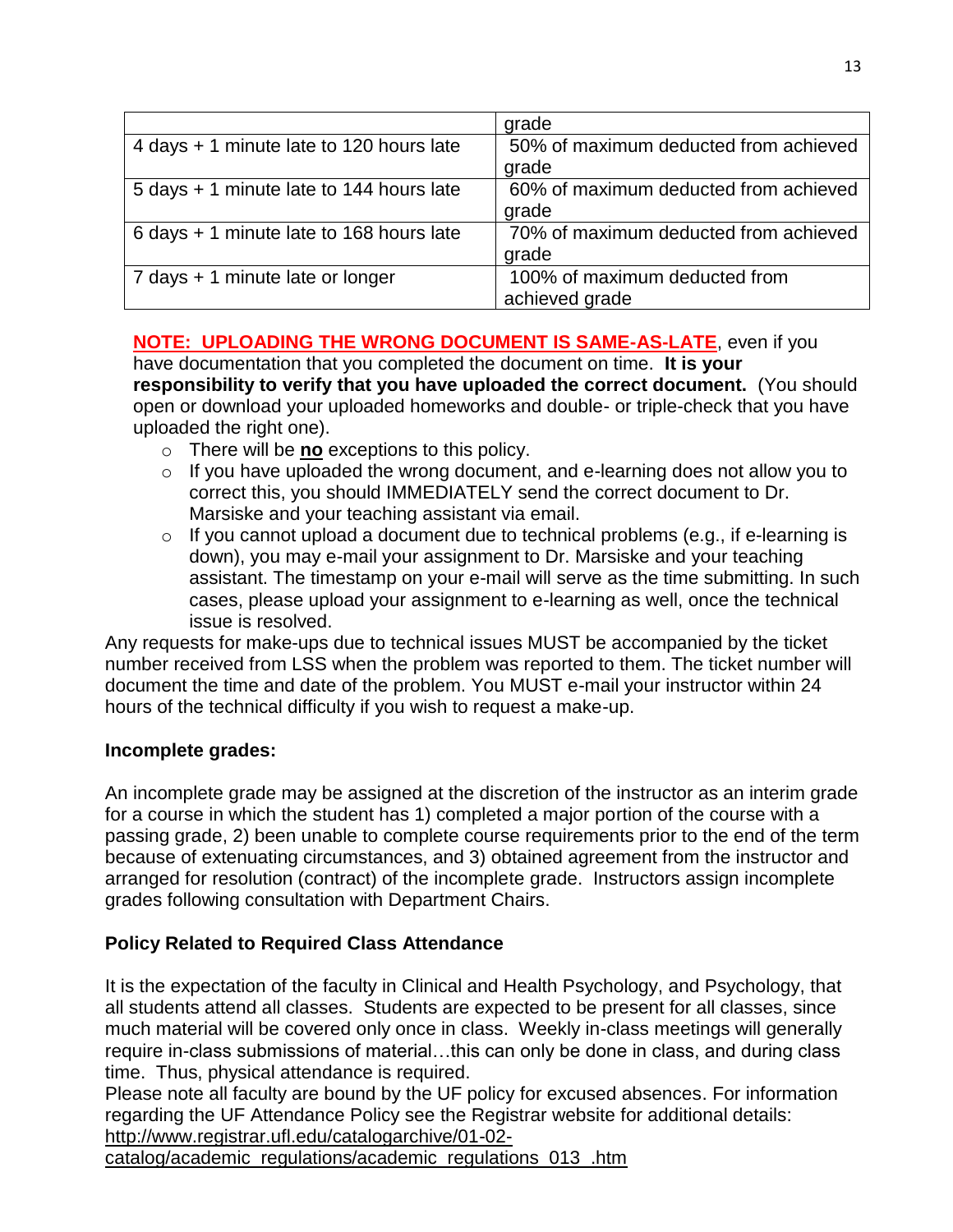# **STUDENT EXPECTATIONS, ROLES, AND OPPORTUNITIES FOR INPUT**

## **Expectations Regarding Course Behavior**

As a matter of mutual courtesy, please let the instructor know when you're going to be late, when you're going to miss class, or if you need to leave early. Please try to do any of these as little as possible. Students who have extraordinary circumstances preventing attendance, or who must leave early, should explain these circumstances to the course instructor prior to the scheduled class, or as soon as possible thereafter. The instructor will then make an effort to accommodate reasonable requests. If you must miss a class, please request notes from your classmates about the exercises/discussion you missed.

## **Communication Guidelines**

## For extra help:

The instructional team will make every effort to support students in understanding course content and reading materials. The following resources are available for this purpose: *Class Discussion.* The class question-and-answer discussion board will occur in Canvas ("Discussion" link), and will be monitored by the entire instructional team. Unfortunately, due to the limitations of Canvas, questions can no longer be posted anonymously.

**Note #1**: You can receive notifications whenever the discussion board is updated. Simply go to "Discussions" and select "Watch" in the upper Discussion menu. In the "Watch" link, select "Notify me by email whenever a new message is posted".

**Note #2:** We ask that you minimize sending questions **directly** to the TAs/instructor to ensure that

- (a) your classmates can share in the insights by reading the blog
- (b) the instructional staff does not end up answering the same question multiple times.
- (c) you benefit from the possibility of receiving responses from any of the three instructional members, rather than just the person you e-mailed.

For these reasons, emailed questions will be strongly discouraged, unless they relate to highly personal and idiosyncratic issues. Emailed questions may receive the response of "please post this on the blog so it can be answered". If you are afraid that your question will give away the answer, please think about how to rephrase it so that it does not give away the answer. If this is not possible, then you may e-mail the instructional staff directly.

Weekly Review/Help Session*.* We have weekly chats in e-learning, Mondays at 11 am and again at 4 pm, to discuss homework and materials from the previous class.

Office Hours and Appointments*.* Dr. Marsiske has office hours by appointment. "Extra help" appointments can be made with the instructor or TAs, if needed. Note, though, that these are not intended as a venue for, in essence, re-teaching the course. Instructional staff is more than willing to help, but students *must* first complete these steps before requesting additional assistance:

- Review the blog in case it provides clarification
- Re-examine the notes from class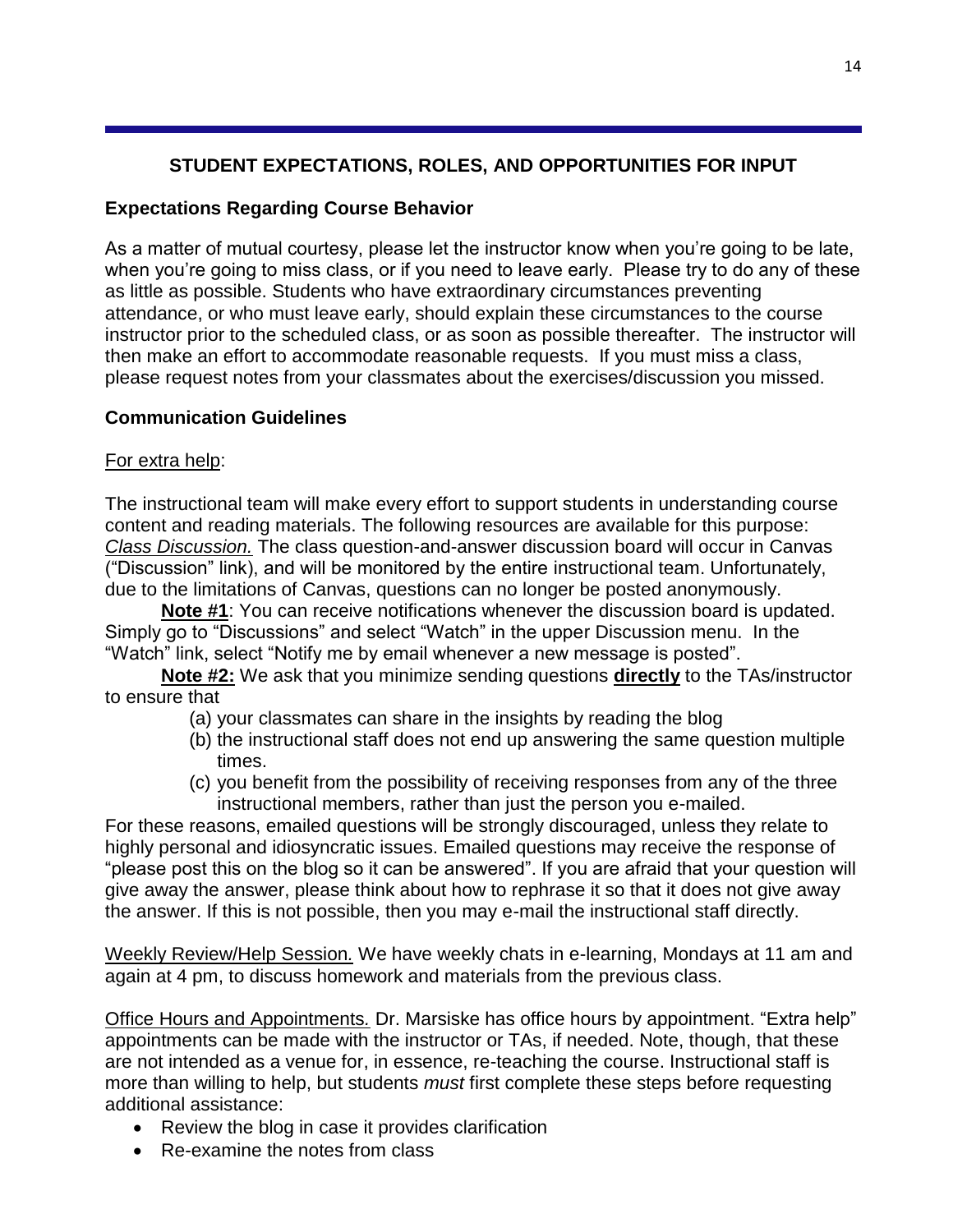- Listen to the accompanying audio.
- Read (or re-read) the readings from that week.
- Consider watching the associated video, and/or Andy Fields' supplemental notes [\(http://www.statisticshell.com/apf.html,](http://www.statisticshell.com/apf.html) and then click the "Statistics Hell-P" link) at his website or at the Sage website (http://**w**[ww.sagepub.com/field3e/,](http://www.sagepub.com/field3e/) you may need to complete a free registration)

In reviewing the above resources, students are asked to write down specific questions about the material that is causing confusion. If you have, in good faith, put in the work to improve your understanding, then the instructional staff can build on all your preparatory work and really help you over the "humps".

# **Academic Integrity**

Students are expected to act in accordance with the University of Florida policy on academic integrity. As a student at the University of Florida, you have committed yourself to uphold the Honor Code, which includes the following pledge:

## *"We, the members of the University of Florida community, pledge to hold ourselves and our peers to the highest standards of honesty and integrity."*

You are expected to exhibit behavior consistent with this commitment to the UF academic community, and on all work submitted for credit at the University of Florida, the following pledge is either required or implied:

## *"On my honor, I have neither given nor received unauthorized aid in doing this assignment."*

It is your individual responsibility to know and comply with all university policies and procedures regarding academic integrity and the Student Honor Code. Violations of the Honor Code at the University of Florida will not be tolerated. Violations will be reported to the Dean of Students Office for consideration of disciplinary action. For additional information regarding Academic Integrity, please see Student Conduct and Honor Code or the Graduate Student Website for additional details:

#### <https://www.dso.ufl.edu/sccr/process/student-conduct-honor-code/> <http://gradschool.ufl.edu/students/introduction.html>

Please remember cheating, lying, misrepresentation, or plagiarism in any form is unacceptable and inexcusable behavior.

# **Online Faculty Course Evaluation Process**

Students are expected to provide feedback on the quality of instruction in this course by completing online evaluations at [https://evaluations.ufl.edu](https://evaluations.ufl.edu/) so make sure you include a statement regarding the value and expectation for student participation in course evaluations. We suggest you include a comment regarding how you will use the evaluations (e.g. to make specific improvements to the course and teaching style, assignments, etc.). It is also important to make some statement regarding the direct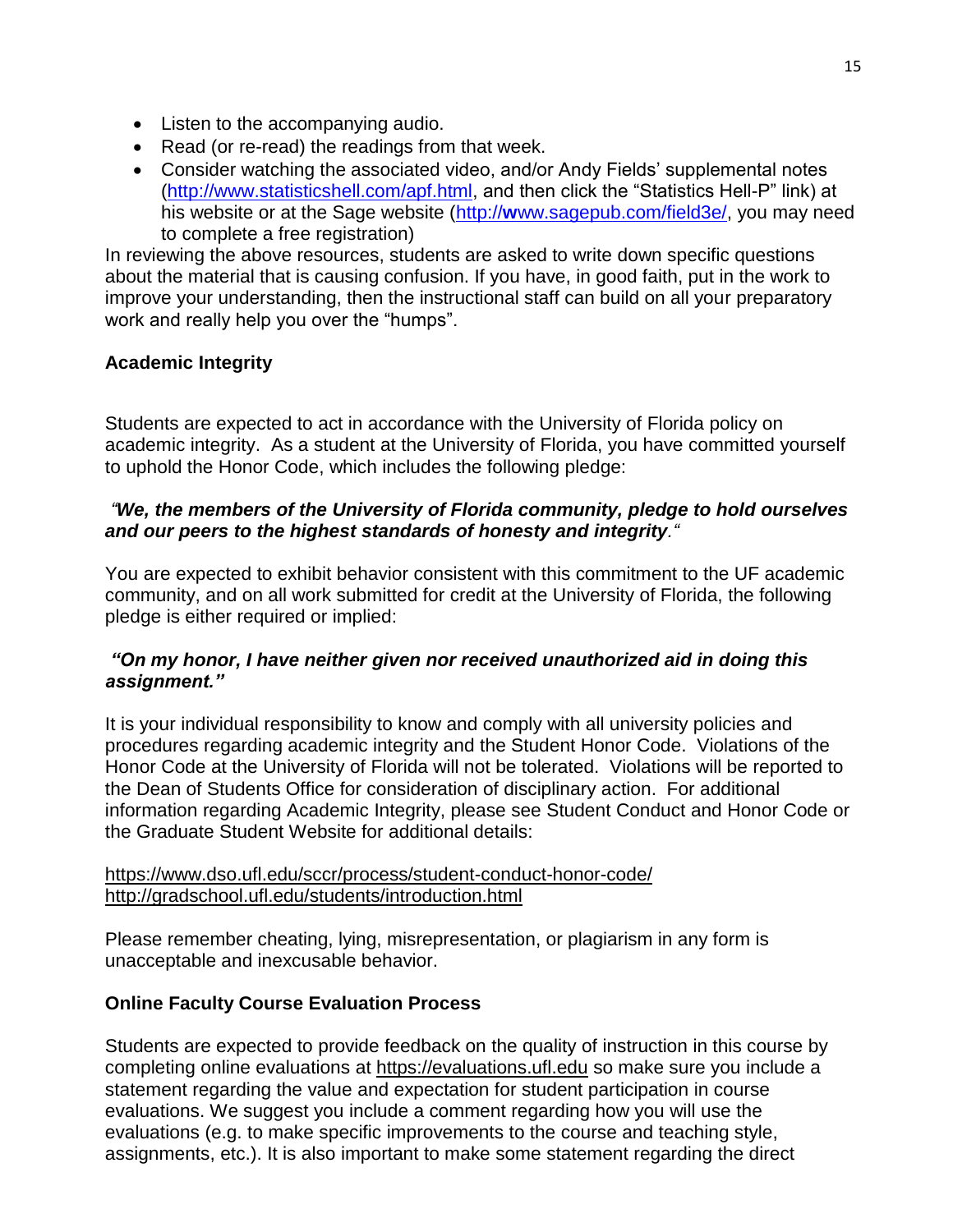influence they have on faculty tenure and promotion, so your input is valuable. Evaluations are typically open during the last two or three weeks of the semester, but students will be given specific times when they are open. Summary results of these assessments are available to students at [https://evaluations.ufl.edu/results/](https://evaluations.ufl.edu/results/ )

# **SUPPORT SERVICES**

# **Accommodations for Students with Disabilities**

If you require classroom accommodation because of a disability, you must register with the Dean of Students Office [http://www.dso.ufl.edu](http://www.dso.ufl.edu/) within the first week of class. The Dean of Students Office will provide documentation to you, which you then give to the instructor when requesting accommodation. The College is committed to providing reasonable accommodations to assist students in their coursework.

## **Counseling and Student Health**

Students sometimes experience stress from academic expectations and/or personal and interpersonal issues that may interfere with their academic performance. If you find yourself facing issues that have the potential to or are already negatively affecting your coursework, you are encouraged to talk with an instructor and/or seek help through University resources available to you.

- The Counseling and Wellness Center 352-392-1575 offers a variety of support services such as psychological assessment and intervention and assistance for math and test anxiety. Visit their web site for more information: [http://www.counseling.ufl.edu.](http://www.counseling.ufl.edu/) On line and in person assistance is available.
- You Matter We Care website: [http://www.umatter.ufl.edu/.](http://www.umatter.ufl.edu/) If you are feeling overwhelmed or stressed, you can reach out for help through the You Matter We Care website, which is staffed by Dean of Students and Counseling Center personnel.
- The Student Health Care Center at Shands is a satellite clinic of the main Student Health Care Center located on Fletcher Drive on campus. Student Health at Shands offers a variety of clinical services. The clinic is located on the second floor of the Dental Tower in the Health Science Center. For more information, contact the clinic at 392-0627 or check out the web site at: <https://shcc.ufl.edu/>
- Crisis intervention is always available 24/7 from:
- Alachua County Crisis Center: (352) 264-6789
- [http://www.alachuacounty.us/DEPTS/CSS/CRISISCENTER/Pages/CrisisCenter.asp](http://www.alachuacounty.us/DEPTS/CSS/CRISISCENTER/Pages/CrisisCenter.aspx) [x](http://www.alachuacounty.us/DEPTS/CSS/CRISISCENTER/Pages/CrisisCenter.aspx)

BUT – Do not wait until you reach a crisis to come in and talk with us. We have helped many students through stressful situations impacting their academic performance. You are not alone so do not be afraid to ask for assistance.

# **Appendix: Acceptable Collaboration**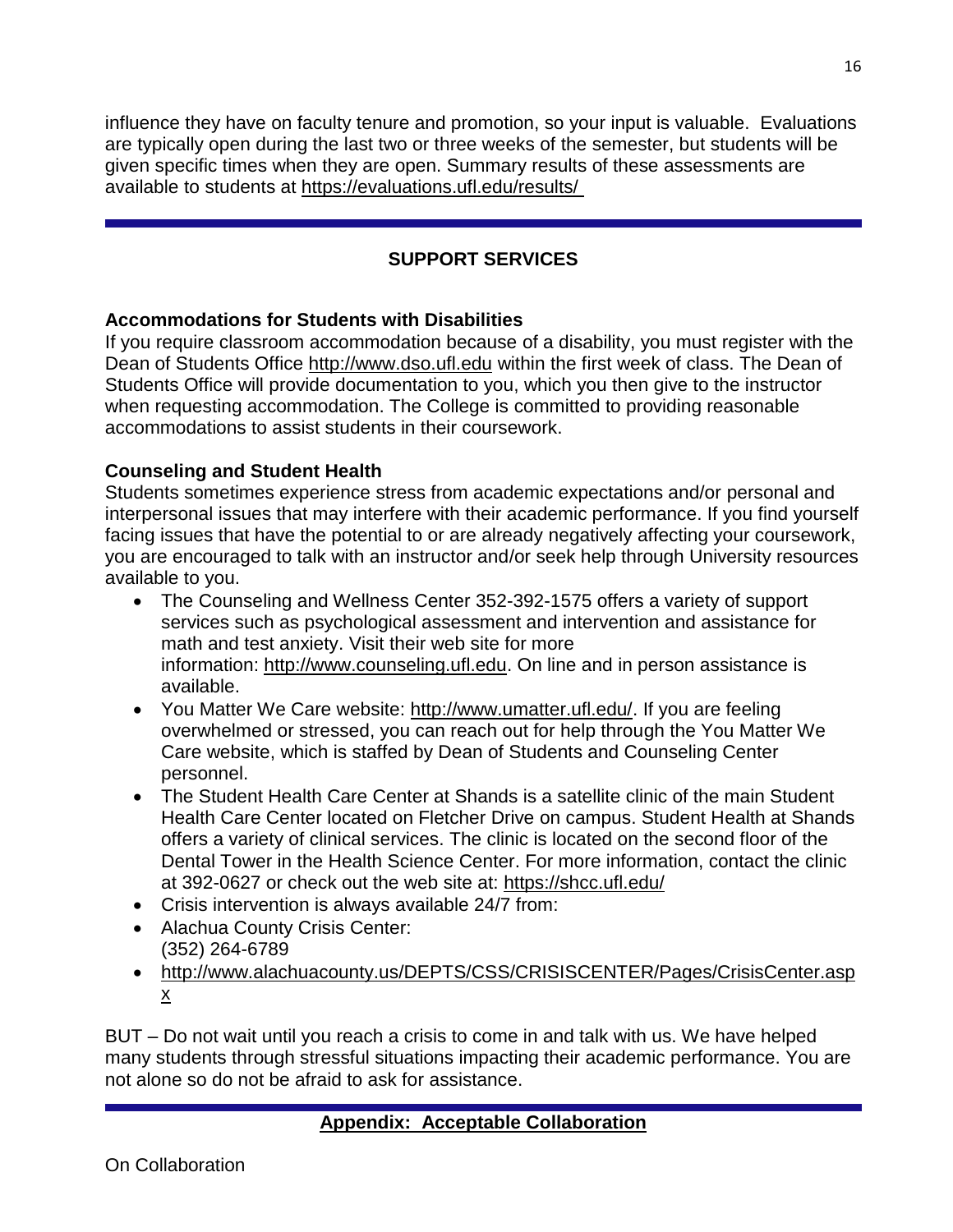What constitutes acceptable levels of collaboration in this class? Please just treat this as "continuing education". It is here for your reference, but if (after reading this) you feel like you may have gone beyond acceptable and want to discuss it, please get in touch with me or one of the teaching assistants at your convenience.

The short answer about how much collaboration is acceptable is "As specified in the syllabus, and in the UF Honor Code". Let's review those items quickly, and then go a little deeper.

#### =========

A key phrase in this honor code relates to "ambiguity": "It is the responsibility of the student to seek clarification on whether or not use of materials or collaboration or consultation with another person is authorized prior to engaging in any act of such use, collaboration or consultation. If a faculty member has authorized a student to use materials or to collaborate or consult with another person in limited circumstances, the student shall not exceed that authority. If the student wishes to use any materials or collaborate or consult with another person in circumstances to which the authority does not plainly extend, the student shall first ascertain with the faculty member whether the use of materials, collaboration or consultation is authorized. "

http://regulations.ufl.edu/chapter4/4041-2008.pdf

Key phrasing with regard to collaboration:

(a) Plagiarism. A student shall not represent as the student's own work all or any portion of the work of another. Plagiarism includes but is not limited to:

1. Quoting oral or written materials including but not limited to those found on the internet, whether published or unpublished, without proper attribution.

2. Submitting a document or assignment which in whole or in part is identical or substantially identical to a document or assignment not authored by the student.

(b) Unauthorized Use of Materials or Resources ("Cheating"). A student shall not use unauthorized materials or resources in an academic activity. Unauthorized materials or resources shall include:

1. Any paper or project authored by the student and presented by the student for the satisfaction of any academic requirement if the student previously submitted substantially the same paper or project to satisfy an academic requirement and did not receive express authorization to resubmit the paper or project.

2. Any materials or resources prepared by another student and used without the other student's express consent or without proper attribution to the other student.

<sup>1.</sup> UF Honor Code: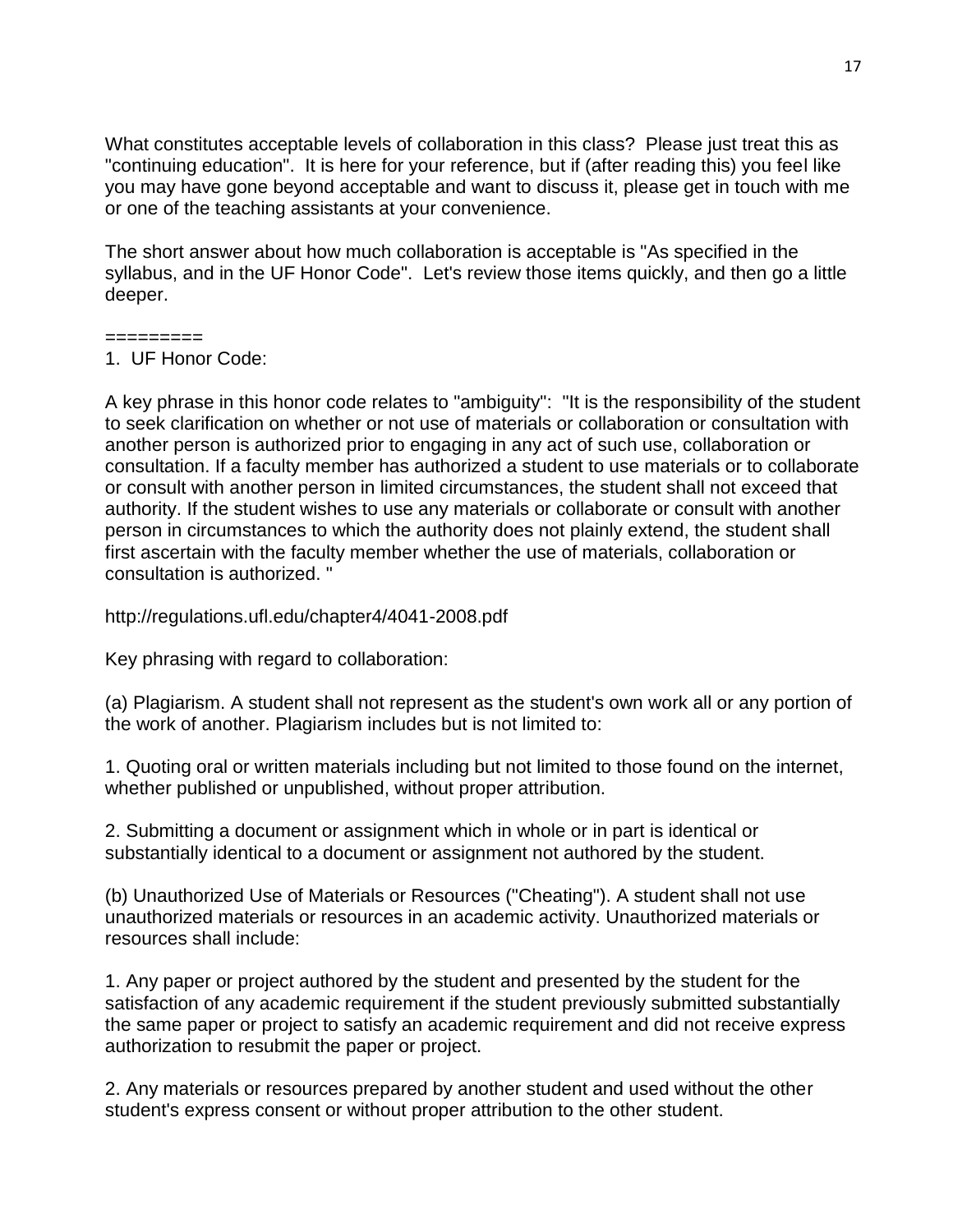3. Any materials or resources which the faculty member has notified the student or the class are prohibited.

4. Use of a cheat sheet when not authorized to do so or use of any other resources or materials during an examination, quiz, or other academic activity without the express permission of the faculty member, whether access to such resource or materials is through a cell phone, PDA, other electronic device, or any other means.

(c) Prohibited Collaboration or Consultation. A student shall not collaborate or consult with another person on any academic activity unless the student has the express authorization from the faculty member.

1. Prohibited collaboration or consultation shall include but is not limited to:

a. Collaborating when not authorized to do so on an examination, take-home test, writing project, assignment, or course work.

b. Collaborating or consulting in any other academic or co-curricular activity after receiving notice that such conduct is prohibited.

c. Looking at another student's examination or quiz during the time an examination or quiz is given. Communication by any means during that time, including but not limited to communication through text messaging, telephone, e-mail, other writing or verbally, is prohibited unless expressly authorized.

2. It is the responsibility of the student to seek clarification on whether or not use of materials or collaboration or consultation with another person is authorized prior to engaging in any act of such use, collaboration or consultation. If a faculty member has authorized a student to use materials or to collaborate or consult with another person in limited circumstances, the student shall not exceed that authority. If the student wishes to use any materials or collaborate or consult with another person in circumstances to which the authority does not plainly extend, the student shall first ascertain with the faculty member whether the use of materials, collaboration or consultation is authorized.

========= 2. Syllabus:

The syllabus says:

"On all work submitted for credit by students at the University of Florida, the following pledge is either required or implied:

"On my honor, I have neither given nor received unauthorized aid in doing this assignment".

It is desirable and expected that take home assignments will stimulate conversation among classmates, and that classmates may actually mentor one another in the work. Students are also likely to discuss elements of the assignment with the instructor. It is expected that submitted work will solely reflect the student's own efforts. Students are expected not to